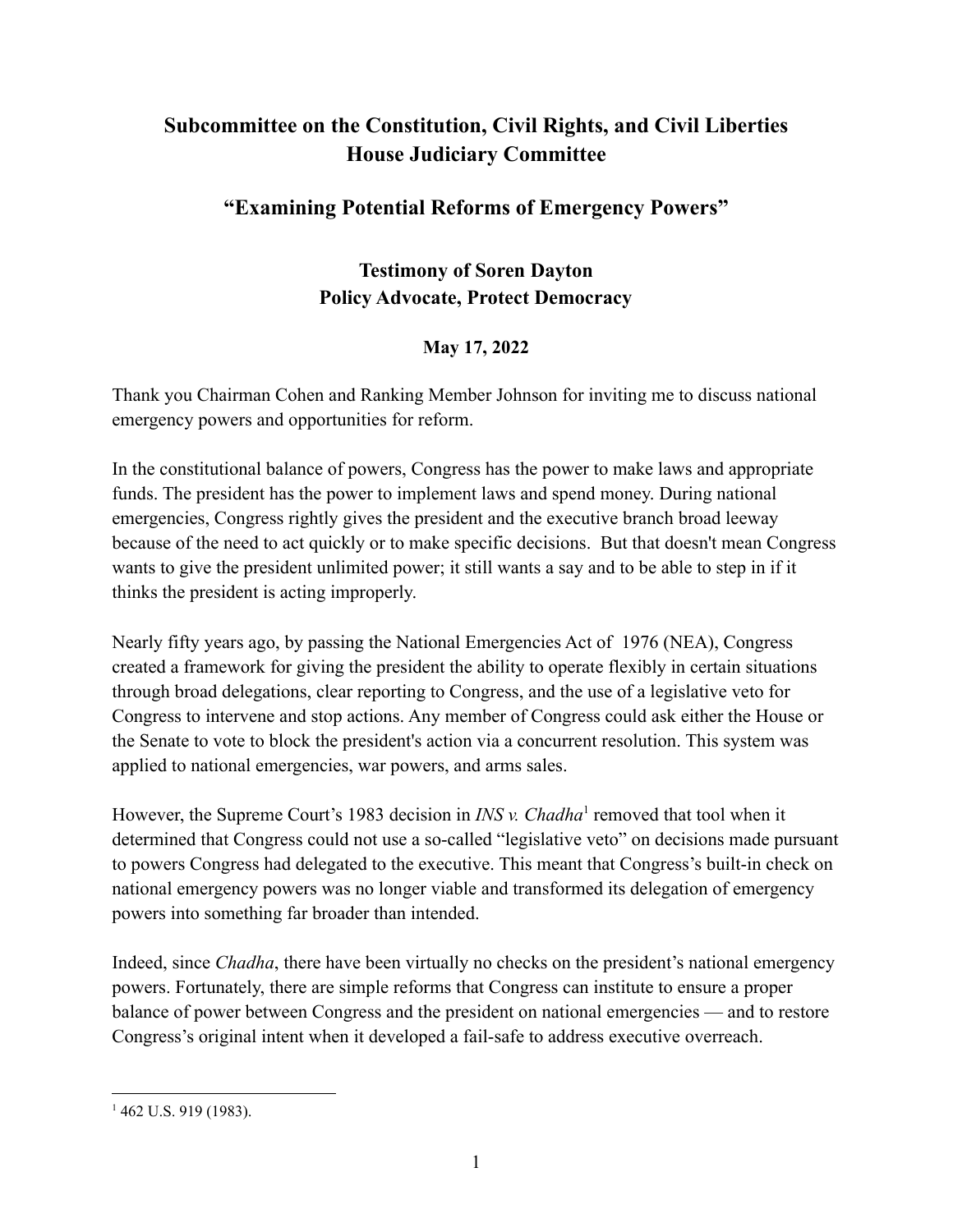Typically, members of both parties complain about perceived abuse of executive powers by the president of a different party, and more recently with emergency powers.

Fortunately, there are proposed reforms to bring the emergency powers back into balance. The core structure of the reform is straightforward: the president gives clear declarations of the use of delegated authorities, the authorities sunset automatically, and expedited procedures give Congress the ability to extend those authorities in a timely manner.

These reforms have broad bicameral and bipartisan support, and would restore the kind of necessary checks that Congress originally enacted in its original 1976 bill.

Congress has done more to address the problems with the NEA in the last three years than it has in the 39 years since *Chadha* was decided—and it has done so on a bipartisan and bicameral basis. In addition, reforming the NEA can serve as a model in Congress's broader effort to rebalance the powers of the legislative and executive branches.<sup>2</sup>

### **The Structure and Context of the National Emergencies Act of 1976**

When Congress passed the NEA, it explicitly delegated powers to the president while also preserving Congress's ready ability to terminate a particular action at any time. The president would declare an emergency and state which authorities he proposed to use. At the same time, this declaration would unlock expedited procedures that would allow any member of the House or Senate to bring a concurrent resolution to the floor to terminate the emergency.

The NEA was part of a broader pattern during the 1970s of Congress asserting its right to a legislative veto and its powers vis a vis the executive branch. Like the NEA, the War Powers Resolution of 1973 and the Arms Export Control Act of 1976 all used a legislative veto using a concurrent resolution. And in all cases, the statutes provided expedited procedures so that any member of the House or the Senate could force a vote on the executive branch actions with the real possibility of terminating the action.

By the mid-1970s, there were well-established frameworks to enable the executive branch to make flexible decisions, ensure that Congress was informed, and empower Congress to disagree with certain actions. The NEA, along with statutes regarding war powers and arms sales, employed just one of several different forms of legislative veto. These bills were the strongest, requiring concurrent action by both chambers of Congress. There were also single-chamber vetoes and even veto actions taken by the chairs and ranking members of committees.

<sup>2</sup> Mort Halperin & Soren Dayton, *Can Congress Reclaim Authority It Has Handed Over to the President? It's Trying.*, Wash. Post (Aug. 20, 2020), [https://tinyurl.com/2p88uabr.](https://tinyurl.com/2p88uabr)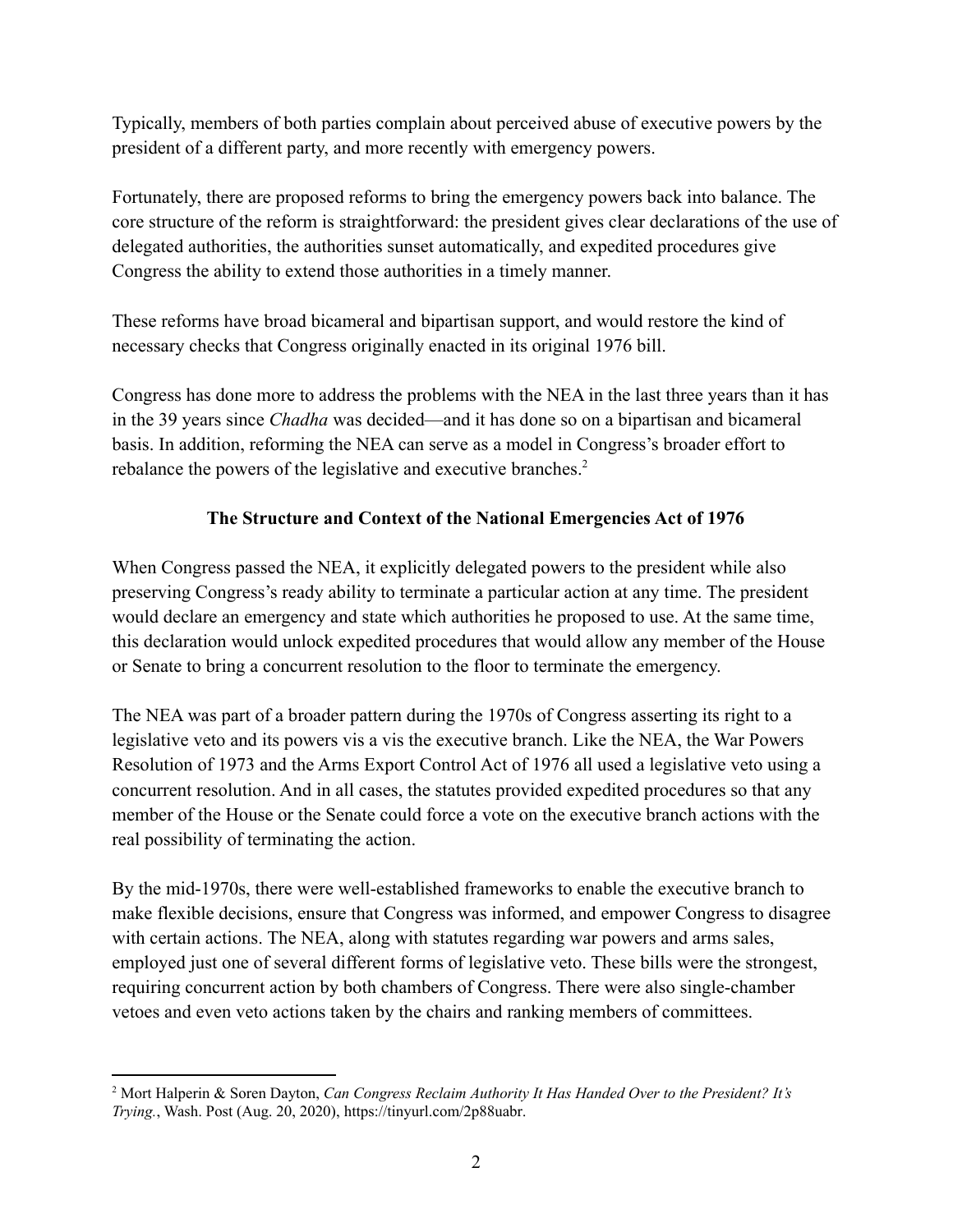The *Chadha* case actually emerged from an exercise of a single-chamber veto, in the Immigration and Nationality Act (INA).<sup>3</sup> Under the INA, certain adjudicatory decisions taken by the executive branch, in this case a decision to suspend a deportation proceeding, were reported to Congress. If either chamber did not pass a resolution rejecting that decision by the completion of that Congress, the executive branch's decision would take effect.

The Congressional Budget and Impoundment Control Act of 1974 empowered Congress to block executive branch attempts to reprogram or impound funds.<sup>4</sup> The act gave Congress several ways to do this, including passing a bill to rescind certain budget authority or adopting a single-house resolution (of the kind later deemed unconstitutional in *Chadha*) blocking a proposed deferral of budget authority. 5

The basic framework for all of these systems was that some part of the executive branch would notify Congress about a desire to take an action. In cases of urgent situations—for example national emergencies, war powers, and potentially emergency arms sales—the executive branch could act with some authorities before Congress acted. All of these systems fell with *Chadha*.

#### **How the Executive Branch Gained Power After** *Chadha*

The 1983 *Chadha* decision destabilized that framework by essentially ending the so-called legislative veto. The decision made clear that for Congress to overrule executive branch action, it would require "bicameralism and presentment." That is, *both* houses must pass something and the president must sign it (or have a veto overridden).

In the wake of *Chadha,* Congress adjusted certain statutes to account for the ruling and the result was to significantly shift power to the executive.

Under the statutes where Congress required a concurrent resolution—namely for the NEA, War Powers Resolution, and Arms Export Control Act—Congress modified the statute to require a joint resolution. The difference, of course, is that the president would have to sign a joint resolution of termination of his action or his veto would need to be overruled. The threshold for Congress exerting its will over a president who disagreed went from a simple majority to a two-thirds supermajority in both chambers, effectively neutering Congress's ability to push-back against executive action.

Some informal checks on executive overreach still remained. After *Chadha*, some agencies voluntarily adopted policies or even regulations to follow the previous procedures if they didn't require a full body of Congress to act, merely a full committee or the chair or ranking member of

<sup>3</sup> Immigr. & Nat'y Act § 244(c)(2), 8 U.S.C. § 1254(c)(2) (1976).

<sup>4</sup> Cong. Budget & Impoundment Control Act of 1974 §§ 1012-13, 31 U.S.C. §§ 1402-03 (1974).

<sup>5</sup> *Id.* § 1012(b), 2 U.S.C. § 683(b); *id.* § 1013(b), 31 U.S.C. § 1403(b) (1974).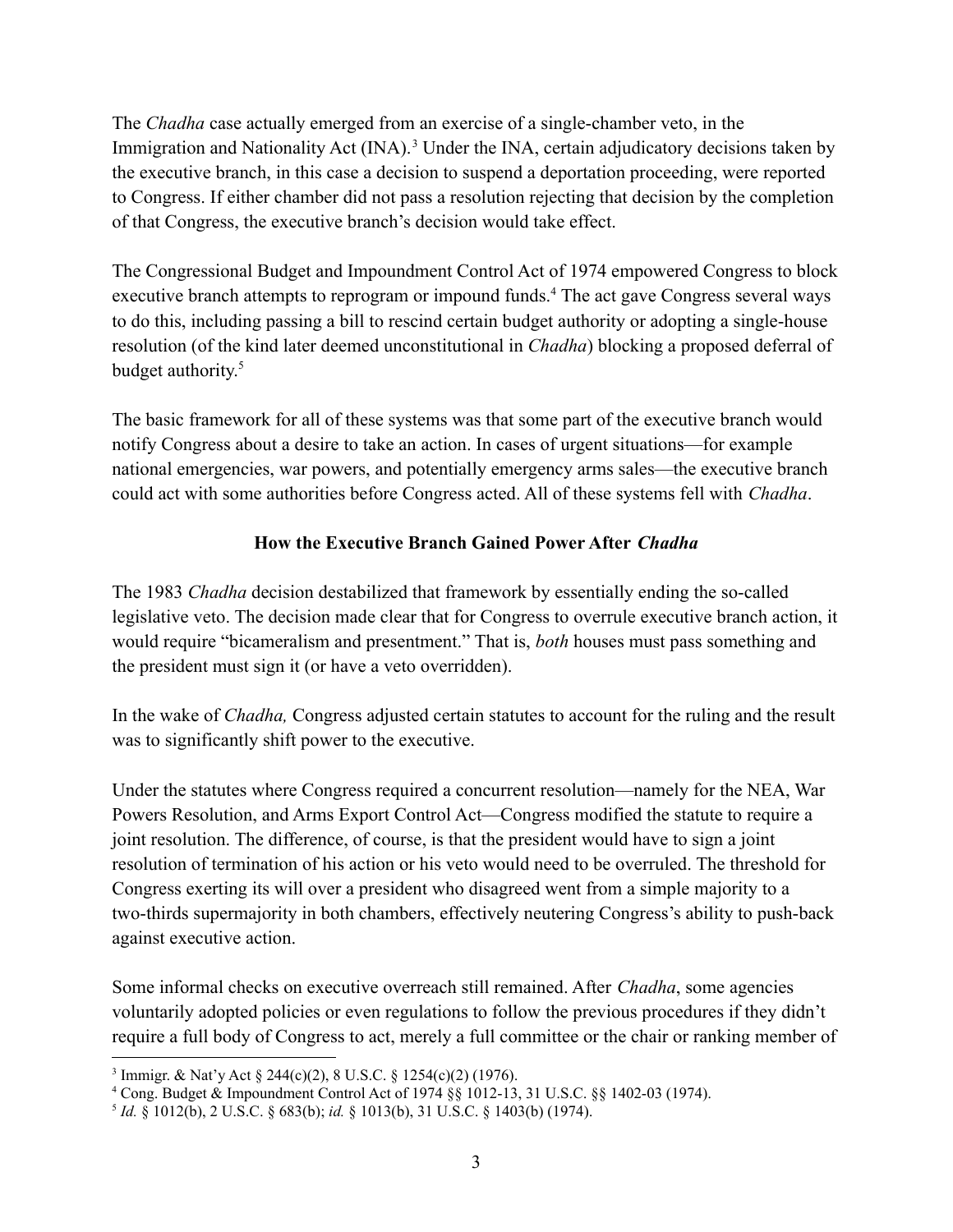a committee. For example, a 2021 Congressional Research Service report on Department of Defense (DOD) transfer and reprogramming authorities noted:

While DOD regulation requires congressional prior approval of certain reprogramming actions, the department does not view the requirement as legally binding. The ability of Congress to create legally binding prior approval requirements on reprogramming actions may be limited by the 1983 U.S. Supreme Court case *Immigration and Naturalization Service (INS) v. Chadha*. 6

DOD simply decided to comply with the old system. However, the report notes that Congress had a stake in the relationship:

Some observers may view approval requirements as practically binding, however, because the annual appropriations process provides a means for Congress to impose sanctions on violations of comity and trust.<sup>7</sup>

Because Congress continued to pass both appropriations bills and the annual National Defense Authorization Act, Congress maintained a degree of control by other means. Regular congressional action gave Congress the power to enforce its prerogatives because the executive branch needed things from Congress, in this case money and statutory changes to the Department of Defense.

Civil society also has stepped in to address perceived overreach by the executive branch regarding emergency powers. For instance, my organization, Protect Democracy, litigated against the national emergency on the southern border on behalf of El Paso County and the Border Network for Human Rights. We prevailed in the Western District of Texas in El Paso. The American Civil Liberties Union also sued and prevailed at the district court level. However, lawsuits brought by third parties are a poor way to protect Congress's prerogatives.

Fortunately, in the last three years, Congress has started seriously to wrestle with the imbalance of power between Congress and the executive branch created by the *Chadha* decision and its aftermath. Congress has made particular progress on the national emergency front.

#### **Reforms to the National Emergency Structure and Beyond**

<sup>6</sup> Brendan McGarry, Cong. Rsch. Serv., IF11243, *Defense Primer: DOD Transfer and Reprogramming Authorities* 2 (2021), https://sgp.fas.org/crs/natsec/IF11243.pdf.

<sup>7</sup> *Id.* (emphasis omitted).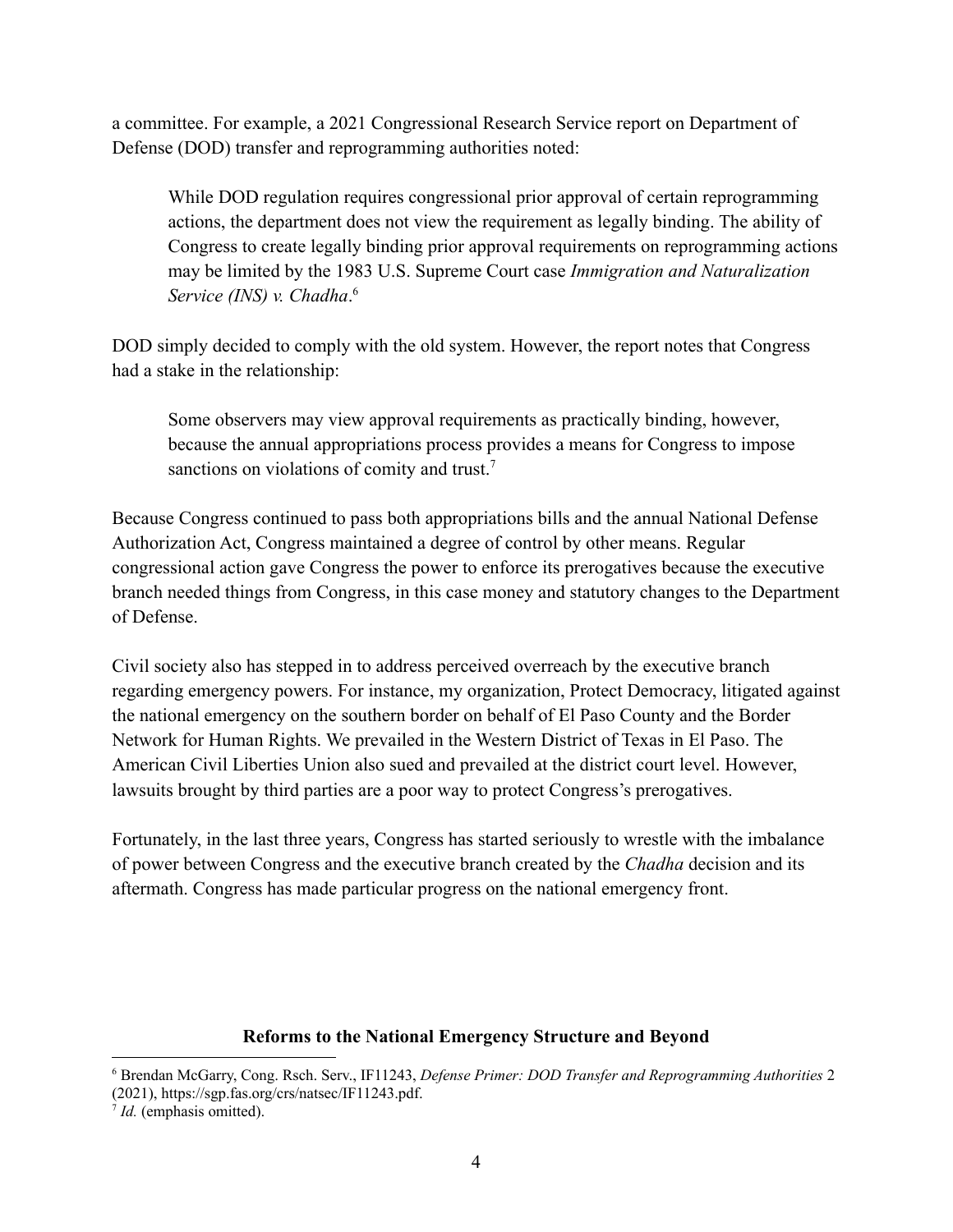The basic structure of a comprehensive post-*Chadha* reform was clear relatively soon after the 1983 decision. The core components were a "sunset" of authorities matched with expedited procedures that would allow Congress to move quickly to ratify or reject presidential action. In 1984, then-Sen. Joe Biden wrote in the Syracuse Law Review that one key response to *Chadha* should be the increased use of a "sunset" mechanism that allows some powers automatically to lapse after a specified period of time:

I believe that the American Bar Association was correct in telling the Senate Judiciary Committee that sunset legislation "is an idea whose time has come, gone, and [in light of the *Chadha* decision] returned."<sup>8</sup>

Sen. Biden actually proposed a reform that sunset certain authorities in S.2384, the Arms Export Reform Act of 1986.<sup>9</sup> Sen. Chuck Grassley was an original cosponsor.

And months after the *Chadha* decision, then First Circuit Judge Stephen Breyer suggested a "special fast track for special confirmatory laws"—in other words, creating expedited procedures to approve or confirm executive branch actions.<sup>10</sup> Perhaps the most detailed proposal was from John Hart Ely, a professor of constitutional law at Harvard. In his 1993 book *War and Responsibility,* Ely laid out detailed procedures for the legislative and executive branches around war powers.<sup>11</sup> Proposed reforms to the NEA are a somewhat stripped down version of what Ely proposes, as emergencies don't implicate the kinds of Article II powers that war powers do.

In the end, the core structure of these proposed reforms are built on these two insights. When there is a clear delegation of authority to the executive branch and a clear action taken by the executive branch to activate those delegated powers, the following conditions should apply:

- 1. Automatic sunset of those broad delegations;
- 2. Congressional action to confirm or renew the use of the delegated powers in a specific case for a specific period of time with expedited procedures in each chamber to ensure that Congress acts to explicitly affirm or reject the use of delegated powers prior to the sunset; and
- 3. Reporting and factual declarations about the justification for and use of the powers.

That is, the core of any reform is the "sunset" that then-Sen. Biden proposed alongside the "fast track … confirmatory law" that Breyer proposed—with some reporting added so that Congress

<sup>8</sup> Sen. Joseph R. Biden, Jr., *Who Needs the Legislative Veto?*, 35 Syracuse L. Rev. 685, 690-91 (1984), [https://tinyurl.com/2p879wj2.](https://tinyurl.com/2p879wj2)

<sup>9</sup> Arms Export Reform Act of 1986, S. 2834, 99th Cong. (1986), [https://tinyurl.com/4xbnb7py.](https://tinyurl.com/4xbnb7py)

<sup>10</sup> Stephen Breyer, *The Legislative Veto After Chadha*, 72 Geo. L. J. 785, 793 (1984), https://tinyurl.com/2p93vdva.

<sup>11</sup> John Hart Ely, *War and Responsibility: Constitutional Lessons of Vietnam and Its Aftermath* (1993).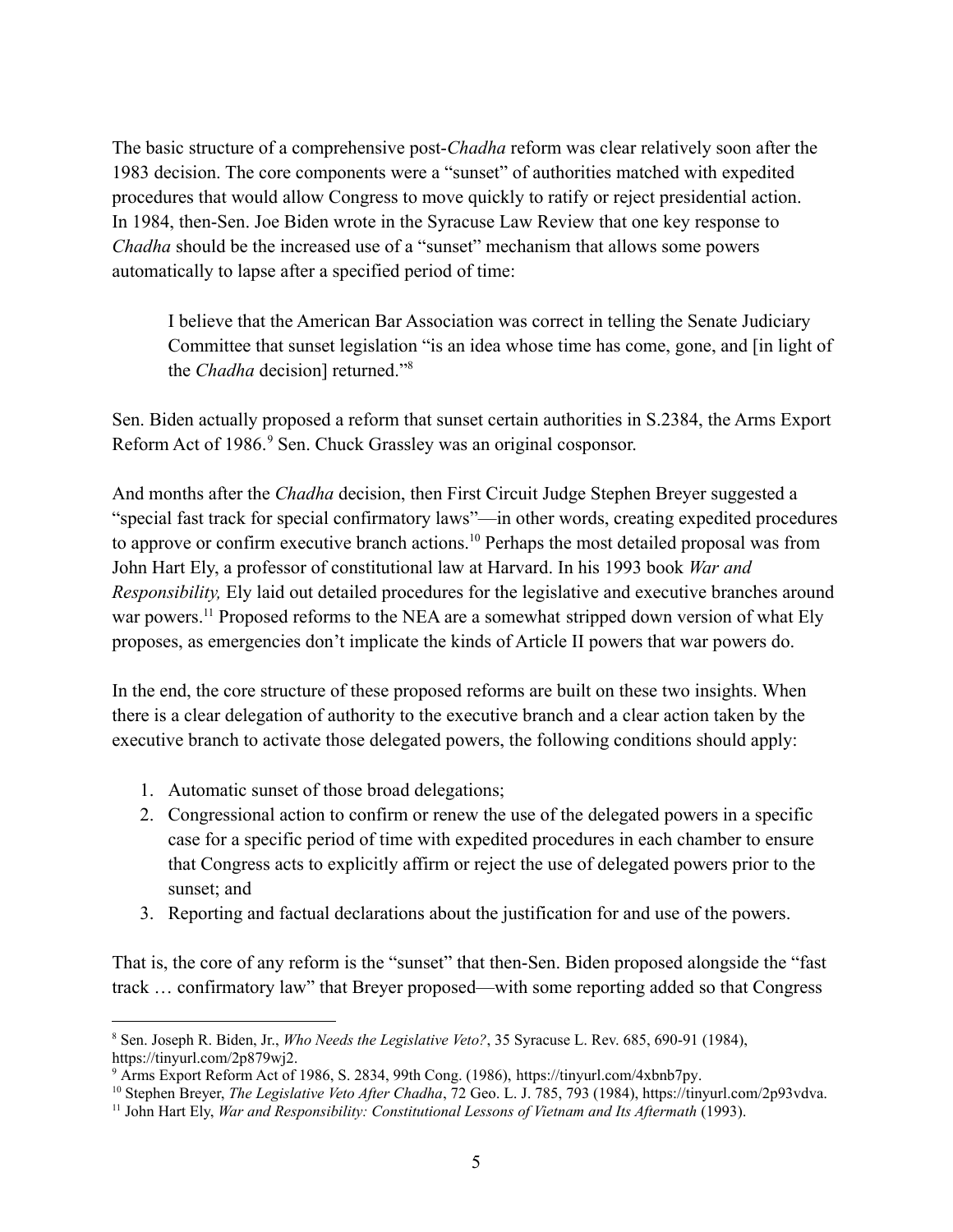can have the appropriate information to act quickly on underlying executive action and follow its implementation.

This is a relatively straightforward change from the pre-*Chadha* system. Congress must specify a period of time after which the authorities will sunset. The NEA already had expedited procedures for terminating national emergencies, so they can simply be adopted for a joint resolution that would affirm rather than terminate.

There has been enormous bipartisan and bicameral work, and growing consensus, on this issue:

- In February 2019, this subcommittee held a hearing on this subject and showed the urgent need for reforms.<sup>12</sup>
- A number of bills offering relatively similar fixes to the national emergency situation were introduced, including the bipartisan Guarding Congressional Authority Act  $(H.R.1410)$ ,<sup>13</sup> the Limiting Emergency Powers Act (H.R.1720), and a bicameral bill, the Assuring that Robust, Thorough, and Informed Congressional Leadership is Exercised Over National Emergencies Act (ARTICLE ONE) Act (H.R.1755 and S.764). The ARTICLE ONE Act became the basis for subsequent legislating. It did the following:
	- Automatically sunsetted a national emergency declaration after 30 days. It also sunsetted national emergencies after one year.
	- Required a "joint resolution of approval" to extend the emergencies after the sunset.
	- Added some reporting requirements about authorities, monies spent, and similar issues.
- In July 2019, the Senate Homeland Security and Governmental Affairs Committee (HSGAC) held a markup on the ARTICLE ONE Act and reported it out of committee on an 11-2 vote, with all of the Democrats voting in favor. <sup>14</sup> The most important substantive change was removing international economic emergencies under the International Economic Emergency Powers Act (IEEPA) from the reform. This is primarily because many of our international sanctions, such as those now being imposed nearly daily on Russia, are issued under IEEPA.
- In October 2019, 15 Senators, comprising 9 Republicans and 6 Democrats, asked leadership for floor time to move forward on this legislation.<sup>15</sup>

 $12$  The National Emergencies Act of 1976: Hearing Before the Subcomm, on the Const., Civ. Rts., and Civ. Liberties *of the H. Comm. on the Judiciary*, 116th Cong. (2019), <https://tinyurl.com/3v927mwx>.

<sup>&</sup>lt;sup>13</sup> Guarding Cong. Authority Act, H.R. 1410, 116th Cong. (2019), <https://tinyurl.com/2p8aw3md>.

<sup>&</sup>lt;sup>14</sup> S. Rep. No. 116-159, at 5-6 (2019), <https://tinyurl.com/2ec9fbcb>.

<sup>&</sup>lt;sup>15</sup> Press Release, Sen. Mike Lee, Bipartisan Letter Urges Leadership to Have Full Senate Consider ARTICLE ONE Act (Oct. 18, 2019), <https://tinyurl.com/ye2a4esn>.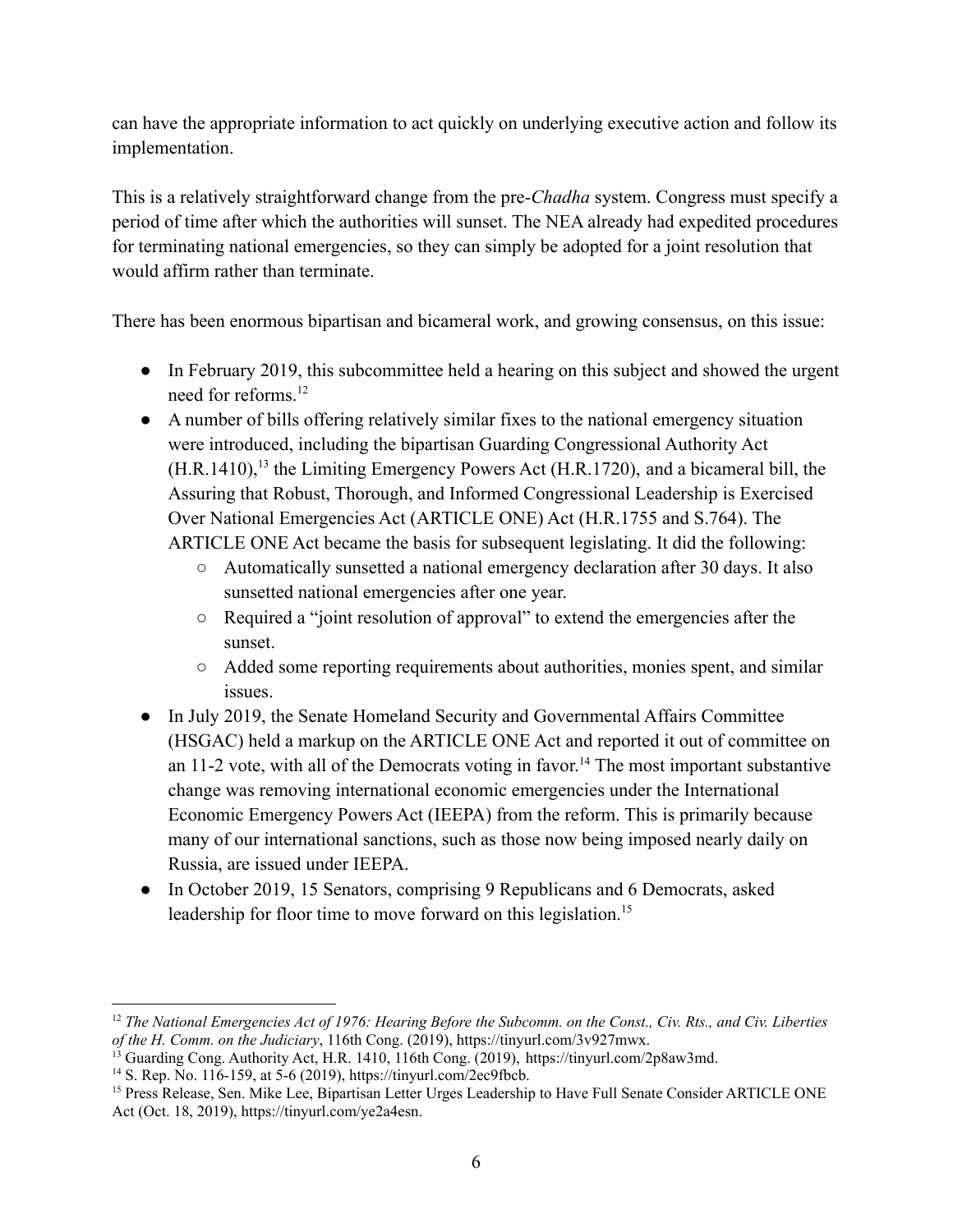- In early 2020, House and Senate Democratic members of the Budget and Appropriations Committees introduced the Congressional Power of the Purse Act (CPPA).<sup>16</sup> This legislation included the NEA reforms that had been approved by HSGAC the preceding year with some small technical improvements and the addition of House expedited procedures. (The CPPA was also included as Title V of the Protecting Our Democracy Act. $17)$
- The HSGAC bill was offered as an amendment to the 2020 National Defense Authorization Act in the Senate with bipartisan support, including from Sens. Portman, Peters, Leahy, Lee, Udall, Toomey, Cornyn, and Johnson.<sup>18</sup> It did not receive a vote.
- In 2021, the ARTICLE ONE Act was included in an omnibus national security reform package called the National Security Reforms and Accountability Act (H.R.5410)<sup>19</sup> in the House, led by Chairman McGovern and Rep. Peter Meijer. In the Senate, Sens. Murphy and Lee introduced a nearly identical version of that bill as the National Security Powers Act  $(S.2391).^{20}$
- The Protecting Our Democracy Act was re-introduced in October 2021<sup>21</sup> and passed the House in December 2021 with the support of all of the Democrats on the Judiciary Committee. Every single Democrat on this subcommittee voted for it. A bipartisan amendment offered by Reps. McGovern, Meijer, and DeFazio was adopted to bring the national emergency provisions of the Protecting Our Democracy Act and the National Security Reforms and Accountability Act into closer alignment.

At this point, every House Democrat has voted for national emergency reform. A number of House Republicans have introduced bills on this issue, including Mr. Roy on this subcommittee.

<sup>17</sup> Protecting Our Democracy Act, H.R. 8363, 116th Cong., tit. V (2019), [https://tinyurl.com/ykvkr58f.](https://tinyurl.com/ykvkr58f)

<sup>16</sup> Cong. Power of the Purse Act, H.R. 6628, 116th Cong. (2020), <https://tinyurl.com/52me9ptm>; *see* Staff of H. Comm. on the Budget, 116th Cong., *Section-by-Section Analysis: Congressional Power of the purse Act* (2020), <https://tinyurl.com/4ja2zmz8> (noting that CPPA § 301 "provides that, with the exception of emergencies under the International Emergency Economic Powers Act (IEEPA), an emergency declared by the President shall automatically cease after 30 days unless Congress expressly approves the declaration. This will require both Houses affirmatively to approve of an emergency, flipping the current default that resulted from the Supreme Court's decision in *INS v. Chadha* in which both Houses must affirmatively disapprove of an emergency with sufficient votes to override a veto. This section also provides that individual statutory emergency authorities associated with a non-IEEPA emergency declaration shall cease unless approved by Congress during the 30-day period, even if Congress approves the underlying declaration.").

<sup>&</sup>lt;sup>18</sup> S. Amdt. 2477 to S. Amdt. 2301 to Nat'l Def. Authorization Act for Fiscal Year 2021, S. 4049, 116th Cong. (2020), [https://tinyurl.com/2p842ksf.](https://tinyurl.com/2p842ksf)

<sup>&</sup>lt;sup>19</sup> Press Release, Rep. Jim McGovern, McGovern, Meijer Lead Introduction of Sweeping New Legislation to Reassert Congressional Power Over National Security (Sept. 30, 2021), https://tinyurl.com/54z5zpyj (noting that "[t]heir bipartisan bill aims to recalibrate the balance of power between the president and congress by reclaiming congressional oversight of arms sales, emergency declarations, and the use of military force").

<sup>&</sup>lt;sup>20</sup> Press Release, Sen. Chris Murphy, Murphy, Lee, Sanders Introduce Sweeping, Bipartisan Legislation to Overhaul Congress's Role in National Security (July 20, 2021), <https://tinyurl.com/mw3y9xtt>.

<sup>&</sup>lt;sup>21</sup> Press Release, Rep. Adam Schiff, House Democrats Introduce the Protecting Our Democracy Act to Restore, Strengthen, and Protect Our Democracy (Sept. 21, 2021), https://tinyurl.com/2p8f5d5x (noting that NEA reform text in bill "[i]mposes a limit on Presidential declarations of emergencies and any powers triggered by such declarations unless extended by a vote of the Congress").